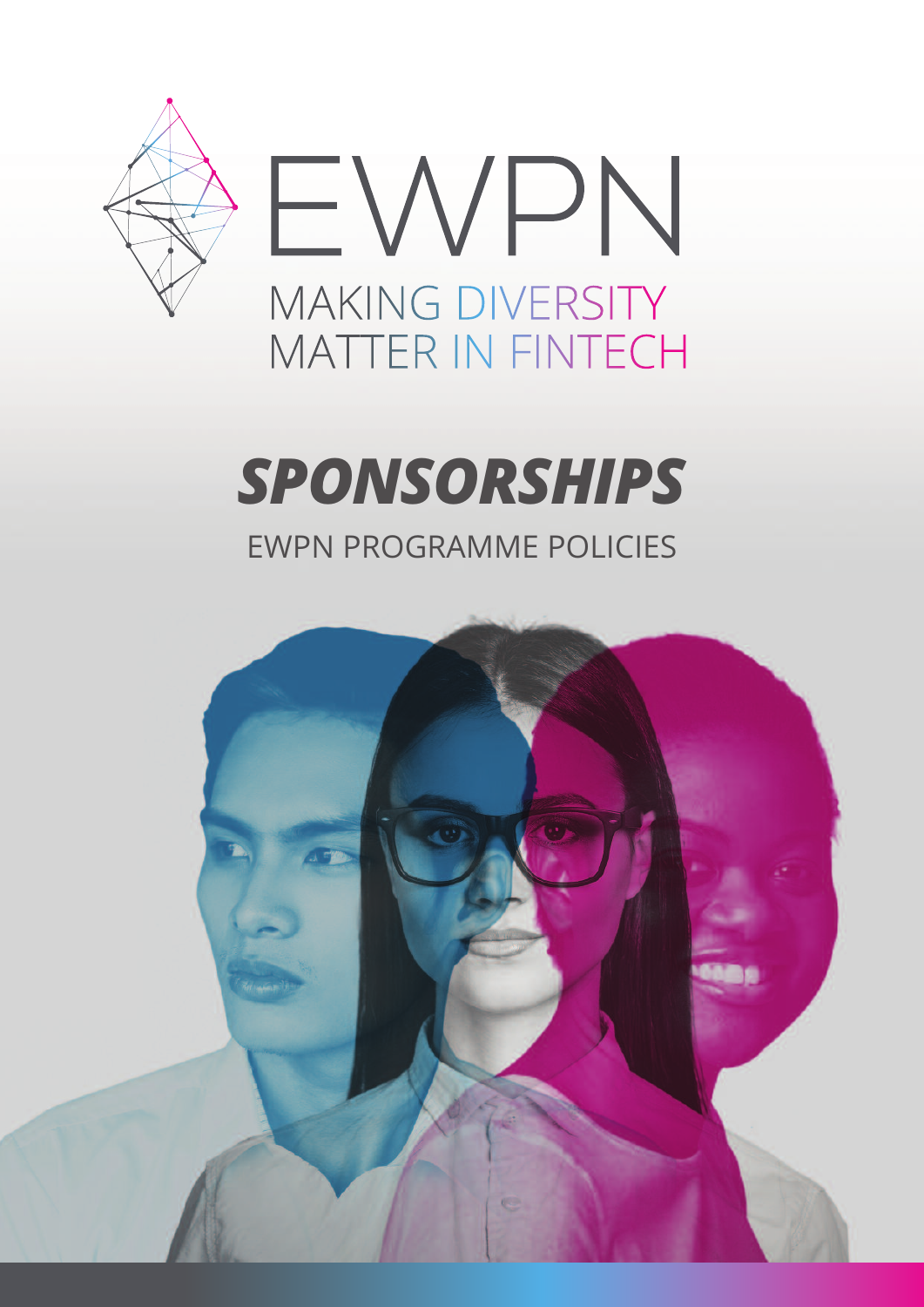# *SPONSORSHIPS*

**EWPN is a non-profit membership organisation whose purpose it is to promote gender parity with respect to opportunity, reward, recognition and professional mobility. EWPN seeks to achieve the same with respect to 'diversity', be this term in reference to inter-sectionality, race, ethnicity, sexual orientation/identity or creed.**

**EWPN is a registered foundation in the Netherlands, governed by an executive board of directors and an advisory board.**

**EWPN has local ambassadors in most European countries and specific ambassadors for some initiatives and/or programmes.**

a major part of EWPNs funding and ability to stage events rely on corporate sponsorships. EWPN distinguishes between two categories of sponsorship; 'partnership sponsorship' and 'event sponsorship'. The partnership sponsorship is valid for a year (12-month rolling) and event sponsorships are valid for one event or a series of events within a year (12-month rolling).

- **A.** Partnership sponsorships: These sponsorships are broad in nature and they are intended to provide the sponsor with broad and prominent brand exposure at all EWPN events, publications and collateral. These partnerships are flexible and open to bespoke arrangements and agreements in order to provide mutual benefits.
- **B.** Event Sponsorship: These sponsorships are typically tied to an event or a series of events, where the sponsor gets specific brand exposure relative to an award or function at an EWPN event, or to a specific topic that EWPN runs in one or more locations.

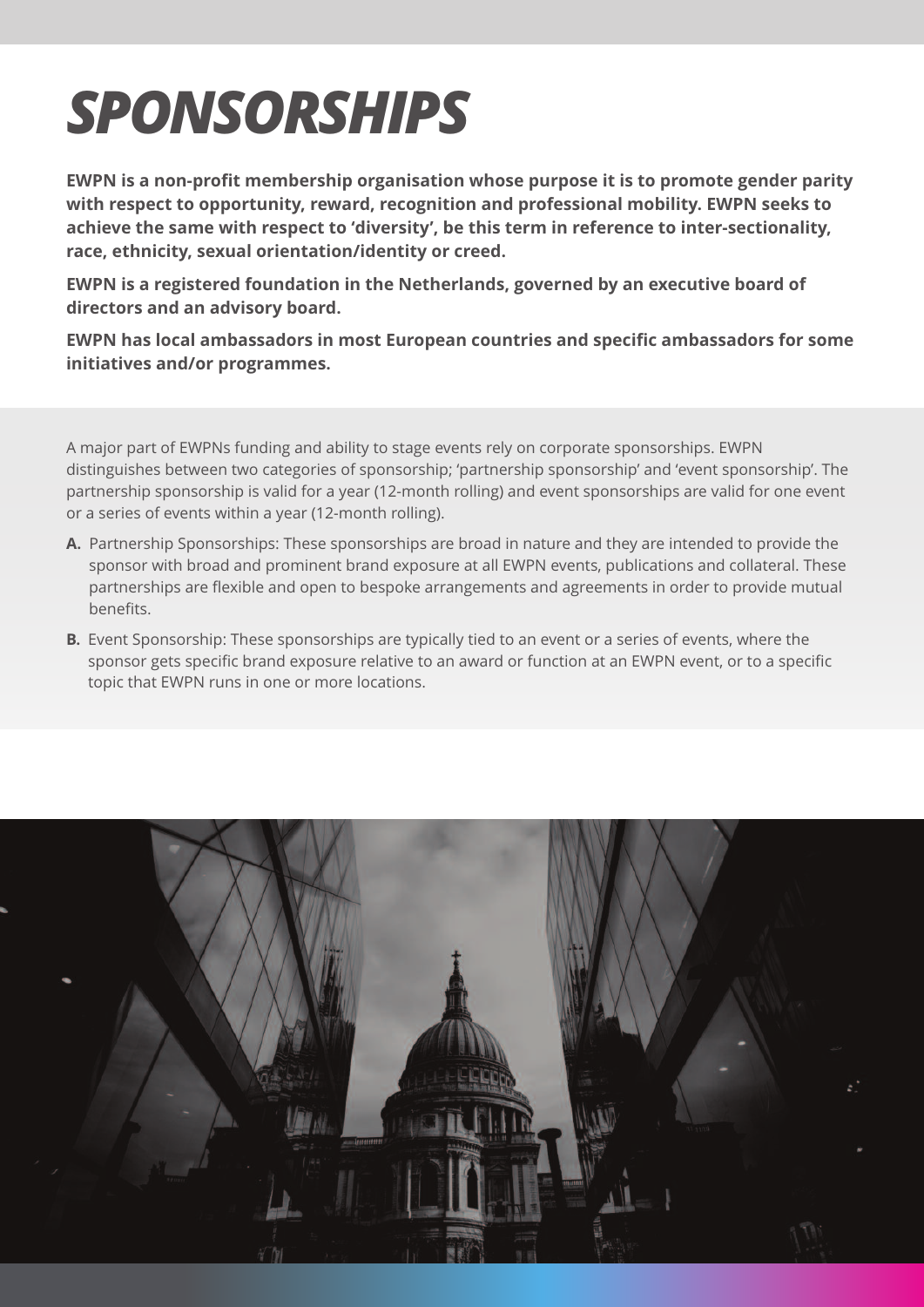# *PARTNERSHIP SPONSORSHIPS*

EWPN will seek to have two main partnership sponsorships every year. The partnerships are intended to strengthen EWPN's capabilities and promote the EWPN cause (gender parity in opportunity and reward and diversity in companies and society) and enable visibility to the sponsor's engagement and initiatives to support their own and EWPN's objectives as a force for good business. EWPN will seek to form long-term partnerships with credible companies that are also actively supporting diversity within their organisation. The partnerships are negotiated and agreed on a bespoke basis but they will always offer the sponsor the following benefits:

#### *BENEFITS*

- speaking slot (or panel) for a chosen topic at the annual event
- Prominent brand exposure on the EWPN website and member portal (banners)
- Prominent brand exposure on EWPN collateral, including collateral produced for our annual event and local events, social media and newsletters ( to include an interview/article slot in one newsletter + banners in other newsletters)
- Prominent mention and exposure on preferred speakers' list
- one Platinum corporate membership (12 months) worth 15,000 Euros

The partnership sponsorships are priced at **EUR 50,000.00** per annum *(12-month rolling)*

in addition to these partnership sponsorships, EWPN will also consider long term partnerships with start-ups and smEs that have a distinct approach and practice with respect to gender parity and diversity. These partnerships will be negotiated on an individual basis with a view to promoting companies that engage in changing the conversation on gender and diversity for the better.

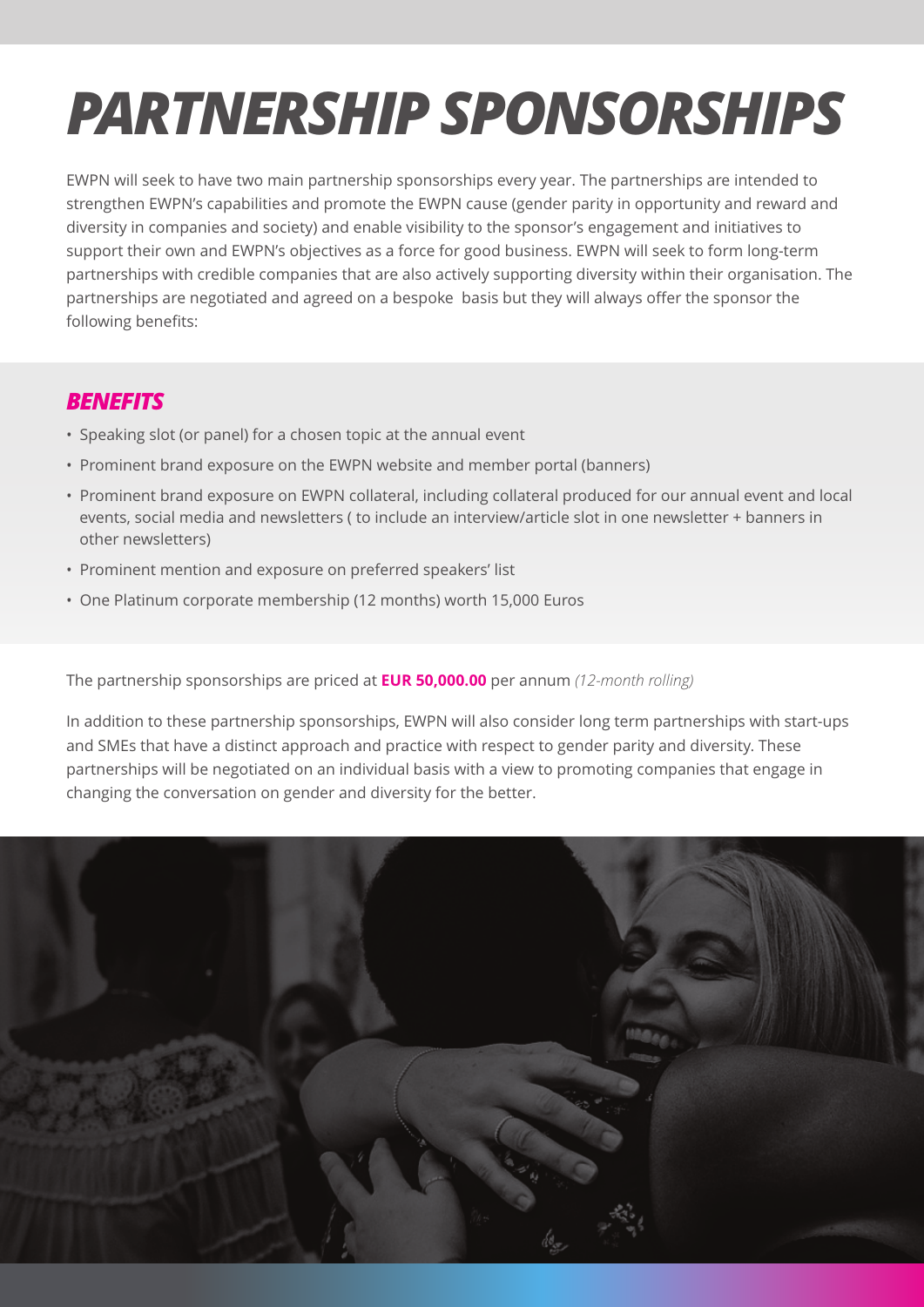# *EVENT SPONSORSHIPS*

EWPN will seek to have sponsors for two types of events, the annual event conference dinner and awards and specific topic events, e.g. leadership clinics, throughout the year. local meet-up events are sponsored locally in the country where they are taking place.

**1.** The EWPN main annual event will host a dinner and awards ceremony the night before the main conference. This evening dinner and awards gala event and the main conference will have the following sponsor categories:

#### *SPONSORCATEGORIES*

| Headline Platinum Sponsor | €25,000.00 |
|---------------------------|------------|
| Gold Sponsor              | €15,000.00 |
| Silver Sponsor            | €10,000.00 |
| <b>Bronze Sponsor</b>     | €5,000.00  |
| Lunch Sponsor             | €7,000.00  |
| Gala Dinner Sponsor       | €15,000.00 |
| Cocktails Sponsor         | €7,000.00  |
| Individual Awards Sponsor | €3,000.00  |

#### *SPECIFIC TOPIC EVENT SPONSORSHIPS*

**2.** specific topic event sponsorships: Preceding the dinner and awards gala event will be two leadership clinics and at least an additional clinic on a specific commercial topic. These clinics will offer opportunities for companies to sponsor specific topics that EWPN will put on the agenda. EWPN will aim to hold clinics throughout the year in conjunction with partners and local, in-market, meet-ups. These sponsorships will be sold at **EUR 5,000.00** each. These will provide a very specific brand exposure for sponsoring companies, as well as a speaking slot at the clinics, which are a very good opportunity to showcase company initiatives and/or take a position on a topic.